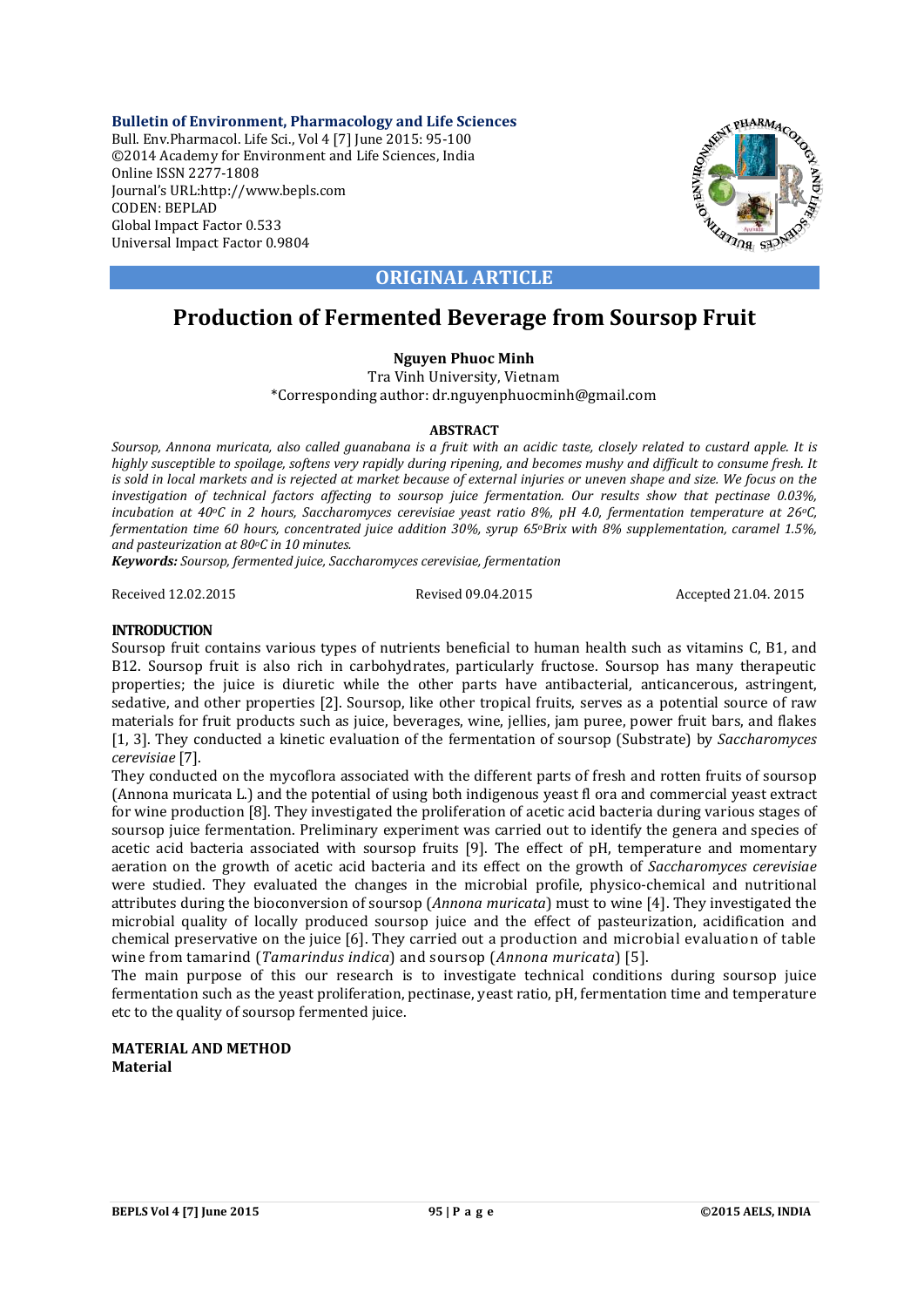

### **Figure 1. Soursop fruit**

Soursop fruits are collected in Mekong River Delta, Vietnam. They are in ripen stage without rotten or damage. *Saccharomyces cerevisiae* is supported from Pasteur Institue, HCMC, Vietnam.

# **Research method**

### *Yeast proliferation*

Prepare 100 ml of medium in erlen 250ml. Proliferate yeast at 25oC in 4-36 hours. By 4 hours, we take 5 ml of samples to centrifuge and count on the counter.

#### *Pectinase supplementation*

The soursop juice was obtained manually. Conduct the experiment with 5 samples, each sample 200ml. Investigate different pectinase ratios 0%, 0.01%, 0.02%, 0.03%, and 0.04%.

### *Sugar supplementation, pH, yeast, and time for fermentation*

Soursop fruits are treated with pectinase and then filtered, adjusted pH and oBrix, added yeast. Then the juice is fermented at normal room temperature 25-27oC. During fermentation, we analyse ethanol, soluble dry matter, and total acidity. Experiment is conducted with 200 ml of each sample. Fermentation time: 24h, 36h, 48h, 60h, 72h; pH: 3.0, 3.5, 4.0, 4.5, 5.0; yeast: 4%, 6%, 8%, 10%, 12%; oBrix: 160g/l, 180g/l,  $200g/l$ ,  $220g/l$ ,  $240g/l$ . We monitor ethanol formation, *Position* and total acidity by 12 hours.

### *Concentrated juice, syrup, caramel supplementation*

Ratio of soursop concentrated juice 10%, 20%, 30%, 40%, 50%; syrup 4%, 6%, 8%, 10, 12%; caramel 0.5%, 1%, 1.5%, 2%, 2.5% are verified.

### *Pasteurization for soursop fermented juice*

Soursop fermented juice bottles are pasteurized under 75°C, 80°C, 85°C, 90°C, 95°C in different durations 5, 10, 15, 20, 25 minutes.

#### **Statistical analysis**

All data are processed by Excel.

# **RESULT & DISCUSSION**

**Yeast proliferation**



#### **Figure 2. Yeast growth during the soursop fermentation**

After 24 hours of fermentation, the yeast cells come to the maximum level with high activity. **Effect of pectinase supplementation**

**Table 1. Sensory score of the soursop fermented juice**

| Sample | Pectinase supplementation %) | Sensory score of the fermented juice |
|--------|------------------------------|--------------------------------------|
|        | Control $(0\%)$              | Turbid, sendiment, yellow            |
|        | $0.01\%$                     | Turbid, sendiment, light yellow      |
|        | $0.02\%$                     | Quite clear, sendiment, light yellow |
|        | $0.03\%$                     | Clear, low sendiment, light yellow   |
|        | $0.04\%$                     | Low sendiment, light yellow          |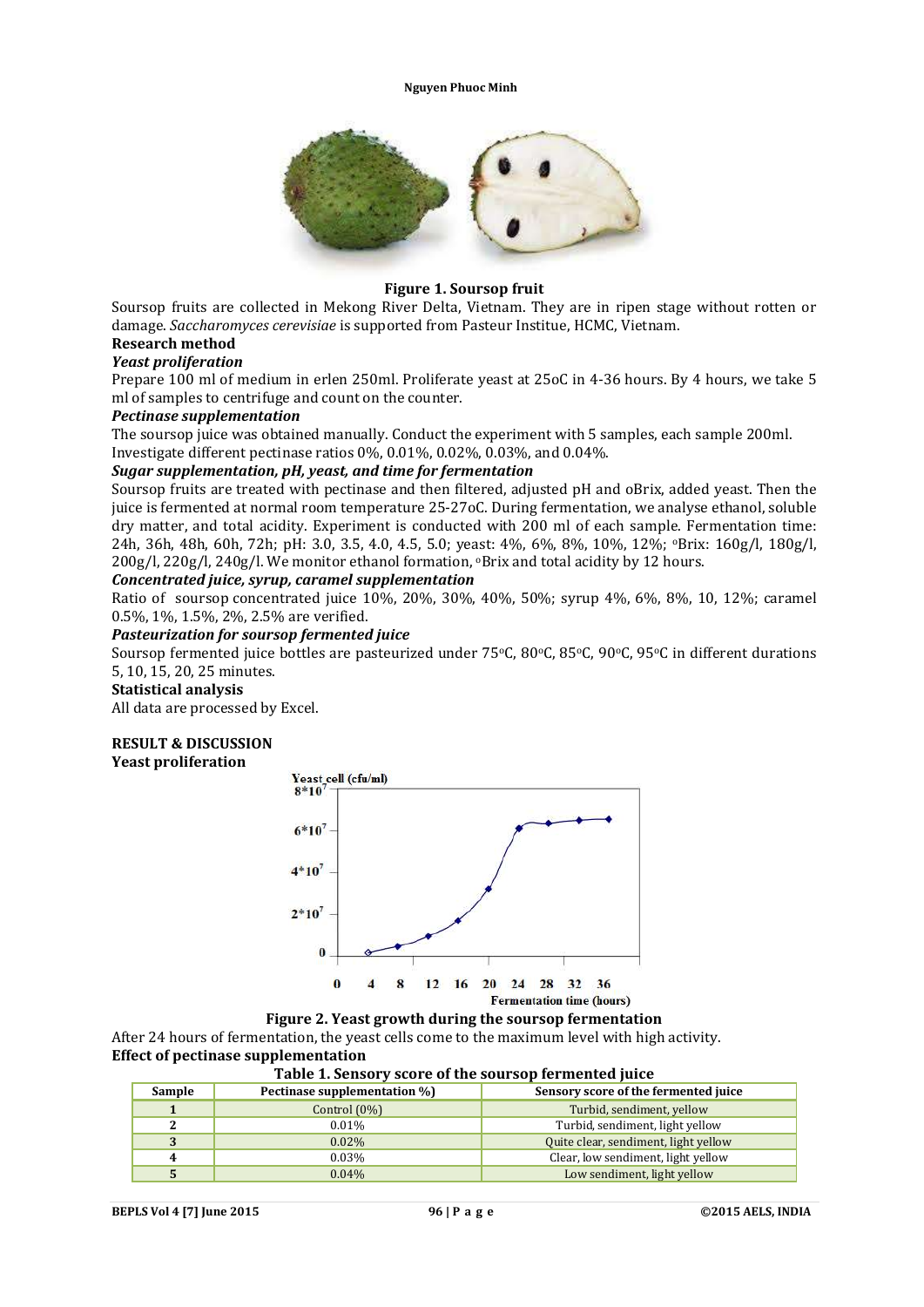With 0.03% pectinase, it's enough to hydrolize pectin so we get the best soursop juice. **Effect of sugar to soursop juice fermentation**



**Figure 3. Effect of the initial sugar to fermentation**

We notice that sugar 200g/l is suitable for fermentation.

## **Effect of pH for soursop fermentation**



**Figure 4. Effect of pH to ethanol formation during soursop fermentation** pH 4 is optimal for soursop fermentation

### **Effect of yeast ratio for soursop fermentation**



**Figure 5. Effect of yeast ratio to soursop fermentation** We see that 5% yeast is appropriated for soursop fermentation

### **Effect of time to soursop fermentation**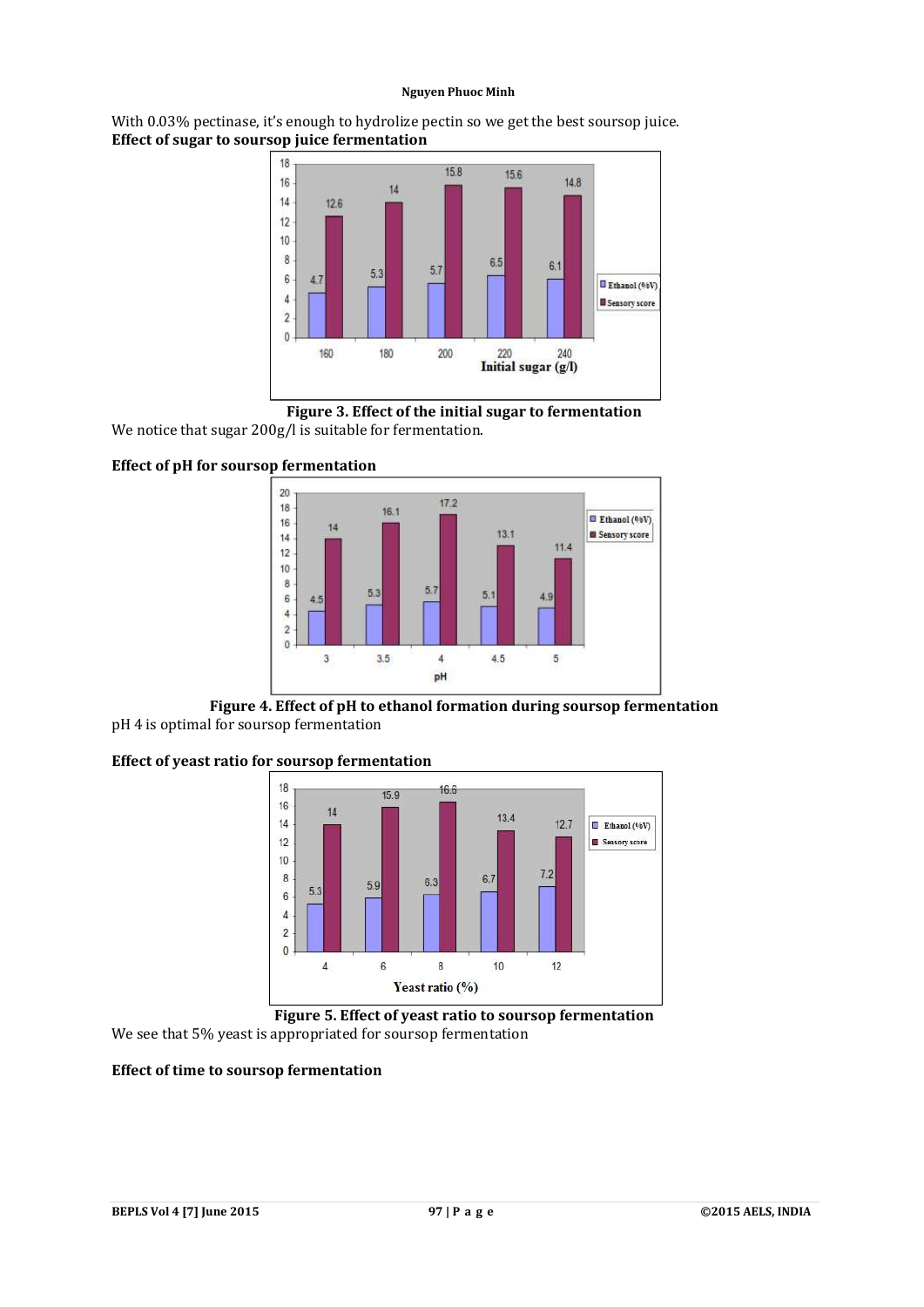









**Figure 8. Effect of syrup supplementation to soursop fermented juice quality** With 8% syrup supplementation, we get the best soursop fermented juice. **Effect of caramel supplementation to soursop fermented juice quality**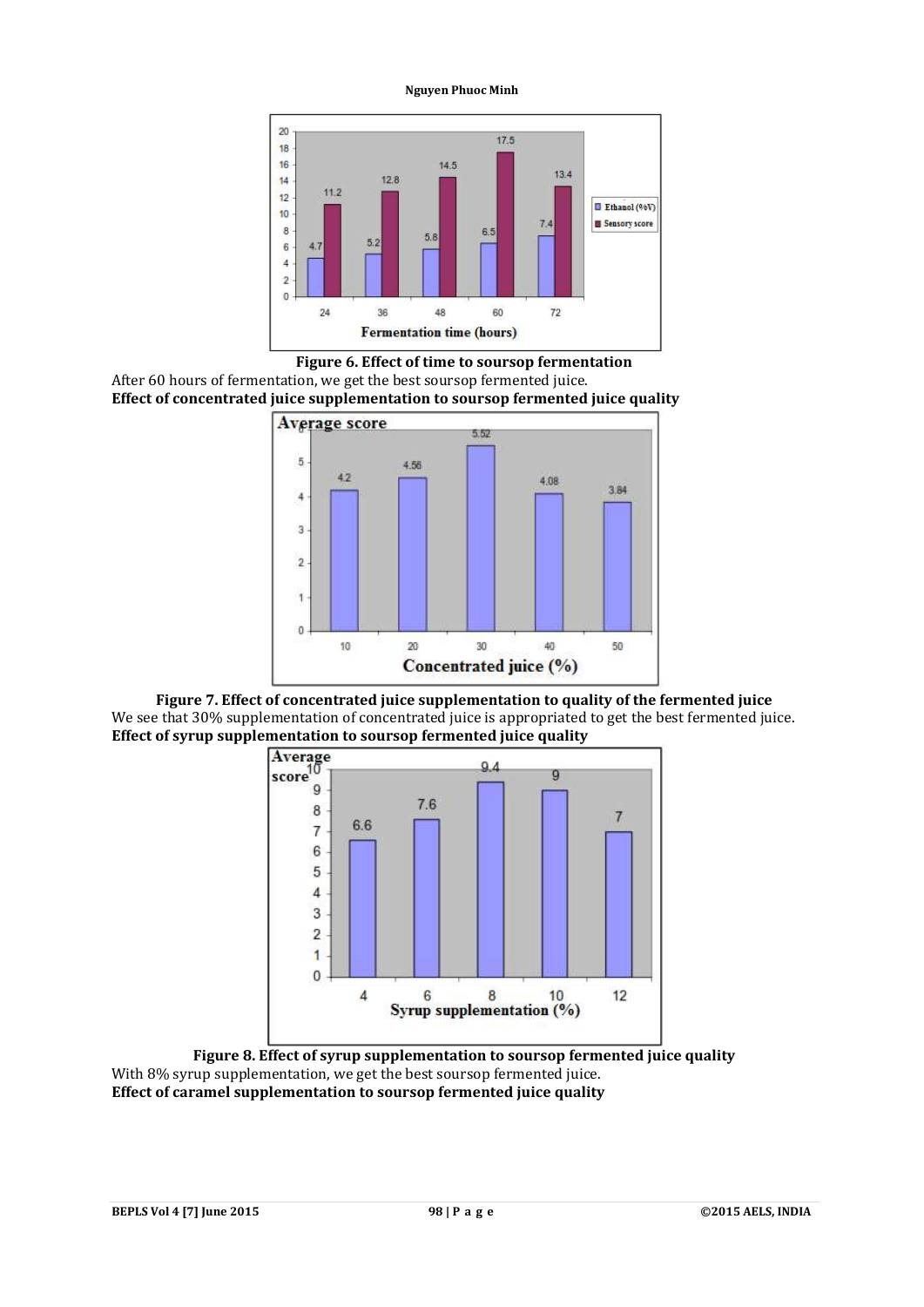



**Effect of the pasteurization temperature to the soursop fermented quality**<br>Sensory score



**Figure 10. Effect of the pasteurization temperature to the soursop fermented quality** At 80°C of pasteurization we get the best sourop fermented quality so we choose this value for application. **Effect of the pasteurization time to the soursop fermented quality**



**Figure 11. Effect of the pasteurization time to the soursop fermented juice quality** Pasteurization which is conducted within 10 minutes will have the best soursop fermented juice quality.

### **CONCLUSION**

Soursop also known as guanabana (Annona muricata L.) belonging to the family *Annonaceae* and indigenous one of the exotic fruits prized for its very pleasant, sub-acid, aromatic and juicy fl esh which consists of edible white pulp and a core of indigestible black seeds. This study has shown that low